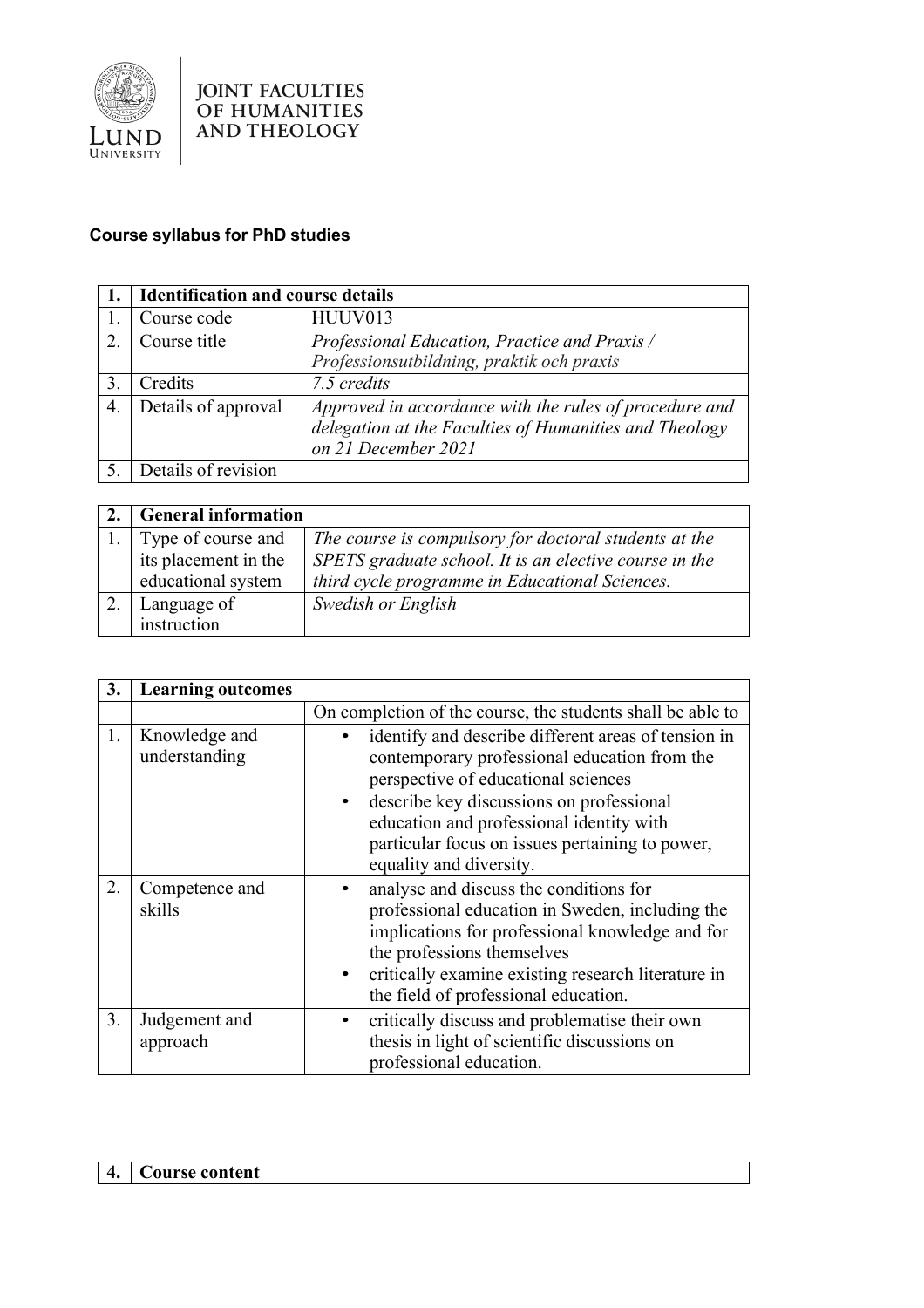|    |                                                                                                                        | 2                                                                                                                                                                                                                                                                                                                                                                                                                                                                                                                                                                                                                                               |
|----|------------------------------------------------------------------------------------------------------------------------|-------------------------------------------------------------------------------------------------------------------------------------------------------------------------------------------------------------------------------------------------------------------------------------------------------------------------------------------------------------------------------------------------------------------------------------------------------------------------------------------------------------------------------------------------------------------------------------------------------------------------------------------------|
| 1. | Brief description of<br>the course and its<br>content, including<br>details of any sub-<br>divisions in the<br>course. | The overall aim of the course is to contribute to the<br>participants' ability to take part in critical scientific<br>discussions on the role that professional education<br>plays informing professional knowledge. The course<br>illuminates the conditions that impact this knowledge<br>base and mould professional education in relation to<br>areas of tension such as:<br>epistemology (theory of knowledge) vis-à-vis<br>ontology (theory of being)<br>scientific knowledge vis-à-vis experiential<br>knowledge<br>professional accountability vis-à-vis professional<br>judgement<br>political control vis-à-vis professional autonomy |
|    |                                                                                                                        | The implications of how the areas of tension are.<br>expressed – in encounters between different interests in<br>and around professional education – are illuminated in<br>relation to global trends, political debates and policy<br>reforms, with particular attention given to the Swedish<br>context. In focus are the consequences for professions,<br>professional identity and practice.                                                                                                                                                                                                                                                 |

| <b>Teaching and assessment</b>          |                                                       |
|-----------------------------------------|-------------------------------------------------------|
| Teaching methods                        | Literature seminars                                   |
| employed, including                     | Participation in all course components is compulsory. |
| details of any                          |                                                       |
| compulsory                              |                                                       |
| components                              |                                                       |
| $\overline{\text{Examination}}$ details | Written and oral assignment                           |

| 6. | <b>Grades</b>                                                                       |                                                                                                                                                                                                                                                                    |
|----|-------------------------------------------------------------------------------------|--------------------------------------------------------------------------------------------------------------------------------------------------------------------------------------------------------------------------------------------------------------------|
|    | Grading scale                                                                       | $Pass - Fair$                                                                                                                                                                                                                                                      |
| 2. | Grading of the<br>complete course                                                   | The requirement for a grade of Pass for the whole<br>course is participation in all course components and a<br>grade of Pass on the written and oral assignment. Being<br>absent from one course component at most can be made<br>up through a written assignment. |
| 3. | Different grading<br>scales for different<br>parts of the course<br>(if applicable) |                                                                                                                                                                                                                                                                    |

| 7. Required reading |                                                       |
|---------------------|-------------------------------------------------------|
| 1. Reading list     | A selection of articles/chapters from the list of     |
|                     | recommended reading, as well as additional            |
|                     | articles/chapters selected by the course participant. |